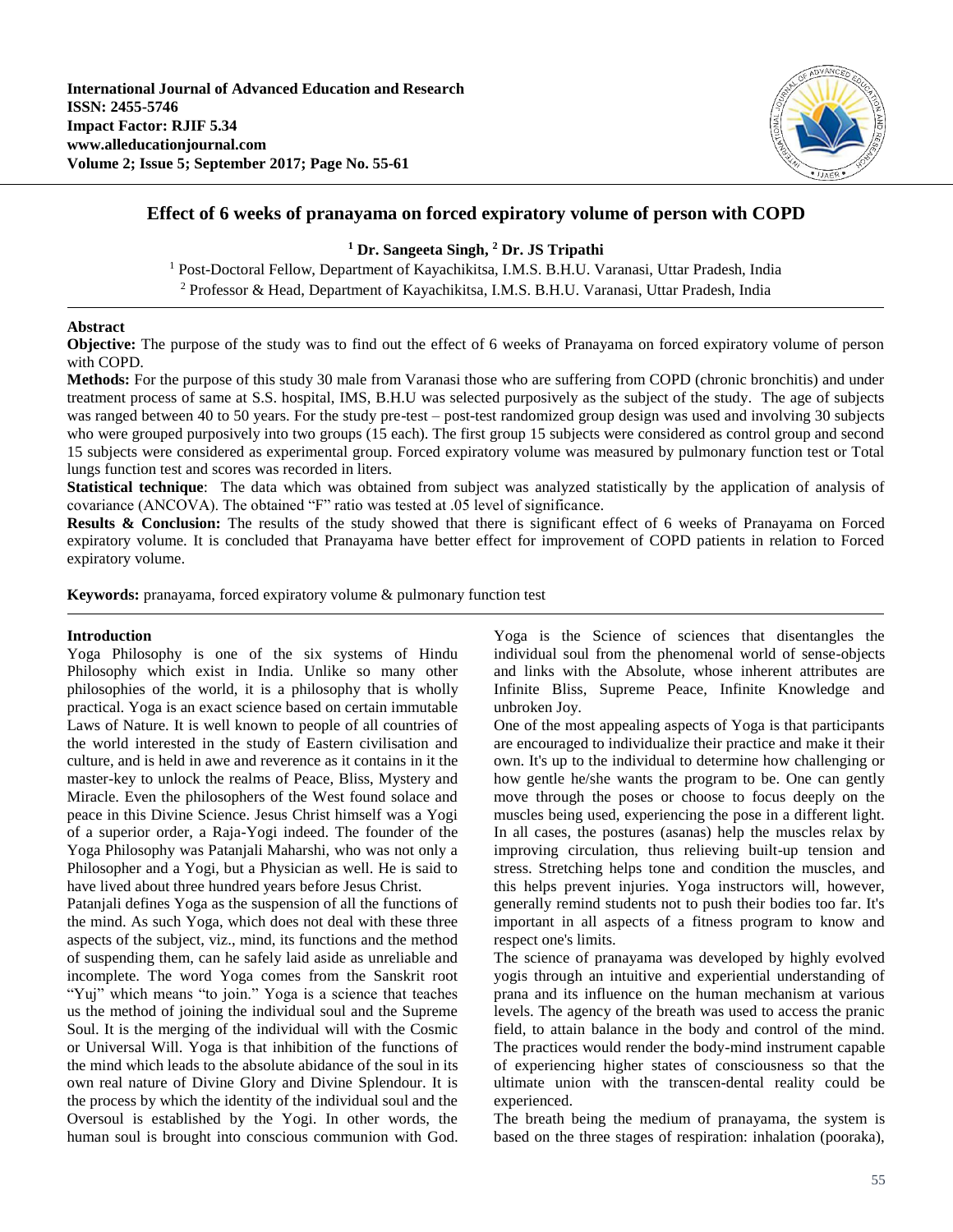retention (kumbhaka) and exhalation (rechaka). By permuting and directing these three stages, the different practices of pranayama are obtained.

Chronic Obstructive Pulmonary condition COPD, or chronic obstructive pulmonary (PULL-MUN-ARY) disease, is a progressive disease that makes it hard to breathe. "Progressive" means the disease gets worse over time.

- Chronic means it won't go away.
- Obstructive means partly blocked.
- Pulmonary means in the lungs.
- **Disease means sickness.**

#### **Methodology**

For the purpose of this study 30 male from Varanasi those who are suffering from COPD (chronic bronchitis) and under treatment process of same at S.S. hospital, IMS, B.H.U was selected purposively as the subject of the study. The age of subjects was ranged between 40 to 50 years. For the study pretest – post-test randomized group design was used and involving 30 subjects who were grouped purposively into two groups (15 each). The first group 15 subjects were considered

as control group and second 15 subjects were considered as experimental group.

| Control Group                       | $\Omega$       |    | $\Omega$       |
|-------------------------------------|----------------|----|----------------|
| Pranayama Group                     | O <sup>3</sup> | T1 | O <sub>4</sub> |
| $O =$ Observation, $T = T$ reatment |                |    |                |

Forced expiratory volume was measured by pulmonary function test or Total lungs function test and scores was recorded in liters. The experiment group was taken 6 weeks Pranayama training, in this training program only Pranayama (Kapalbhati Pranayam, Anulom-Vilom Pranayam, Ujjayi Pranayam, Bhramari Pranayam & Bhastrika Pranayam) performed by subjects. The data which was obtained from subject was analyzed statistically by the application of analysis of covariance (ANCOVA). The obtained "F" ratio was tested at .05 level of significance.

#### **Findings**

# **Testing basic Assumption to apply ANCOVA (Chan, Y. H., 2003)**

Testing Normality of data by Q-Q Plots





**Fig 2**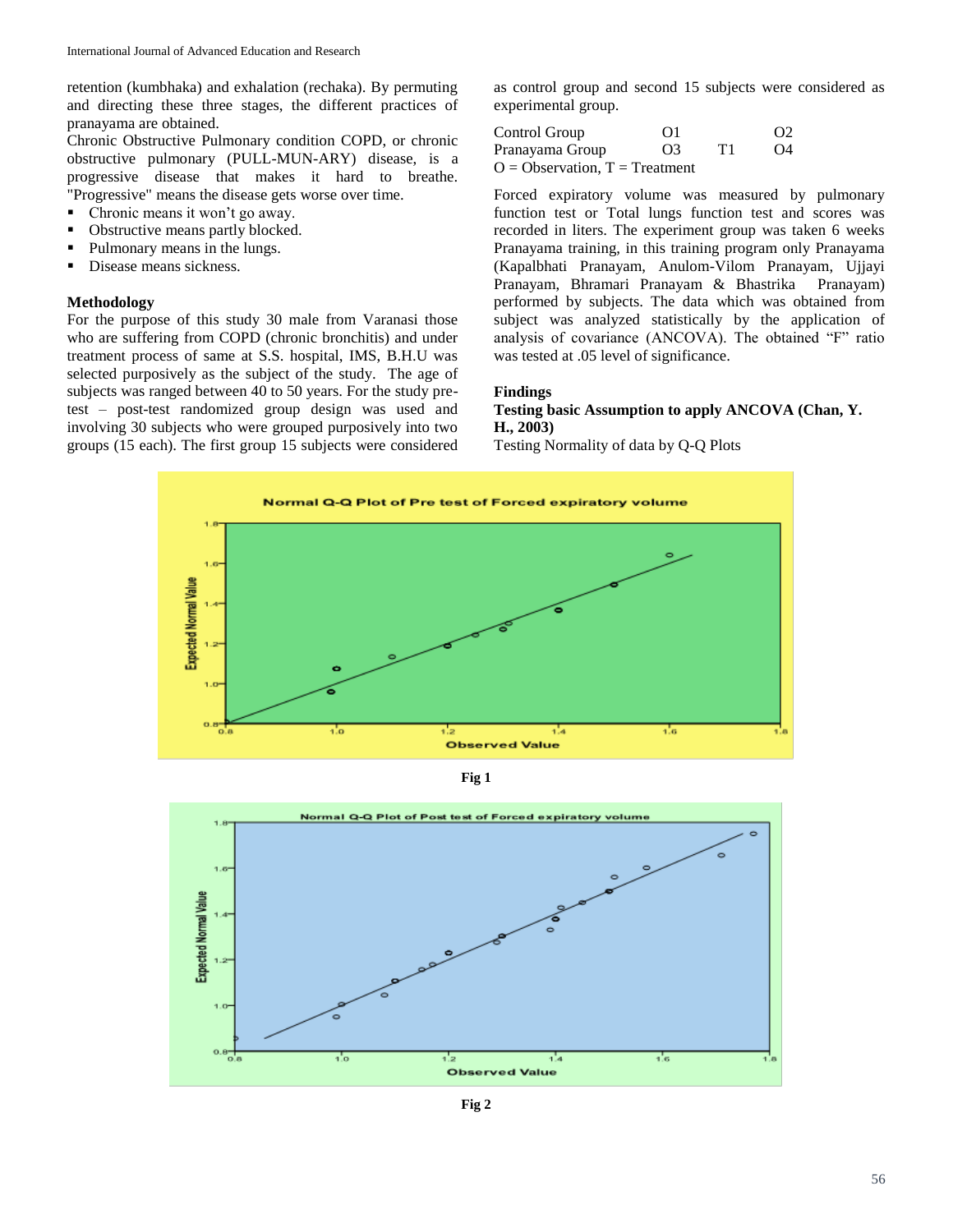The Q.Q Plot compares the quantities of a data distribution with the quintiles of a standardized theoretical distribution from a specified family of distributions (in this case, the

normal distribution). In the above Q.Q. plots, the points are plotted along a line. The Q.Q. plots also verify that the distribution is normal.

## **Testing Normality of data by Normal Curve with histogram**









Histogram with normal curve belonging Pre and Post of force vital capacity satisfies the normal distribution of data.

# **Testing Normality of data by formal Test**

| Levene's Test of Equality of Error Variances <sup>a</sup>                                           |     |     |      |  |  |
|-----------------------------------------------------------------------------------------------------|-----|-----|------|--|--|
| Dependent Variable : Post test                                                                      |     |     |      |  |  |
|                                                                                                     | df1 | df2 | Sig. |  |  |
| 3.348                                                                                               |     |     | .078 |  |  |
| Tests the null hypothesis that the error variance of the dependent variable is equal across groups. |     |     |      |  |  |
| a. Design: Intercept + Pre test of Forced expiratory volume + Group                                 |     |     |      |  |  |

The formal test named levene's statistic test were also applied to conform normality of data. Forced expiratory volume

scores, the variances were no significant different in the two group, levene's statistic value  $(1, 28) = 3.348$ , p<0.078, shows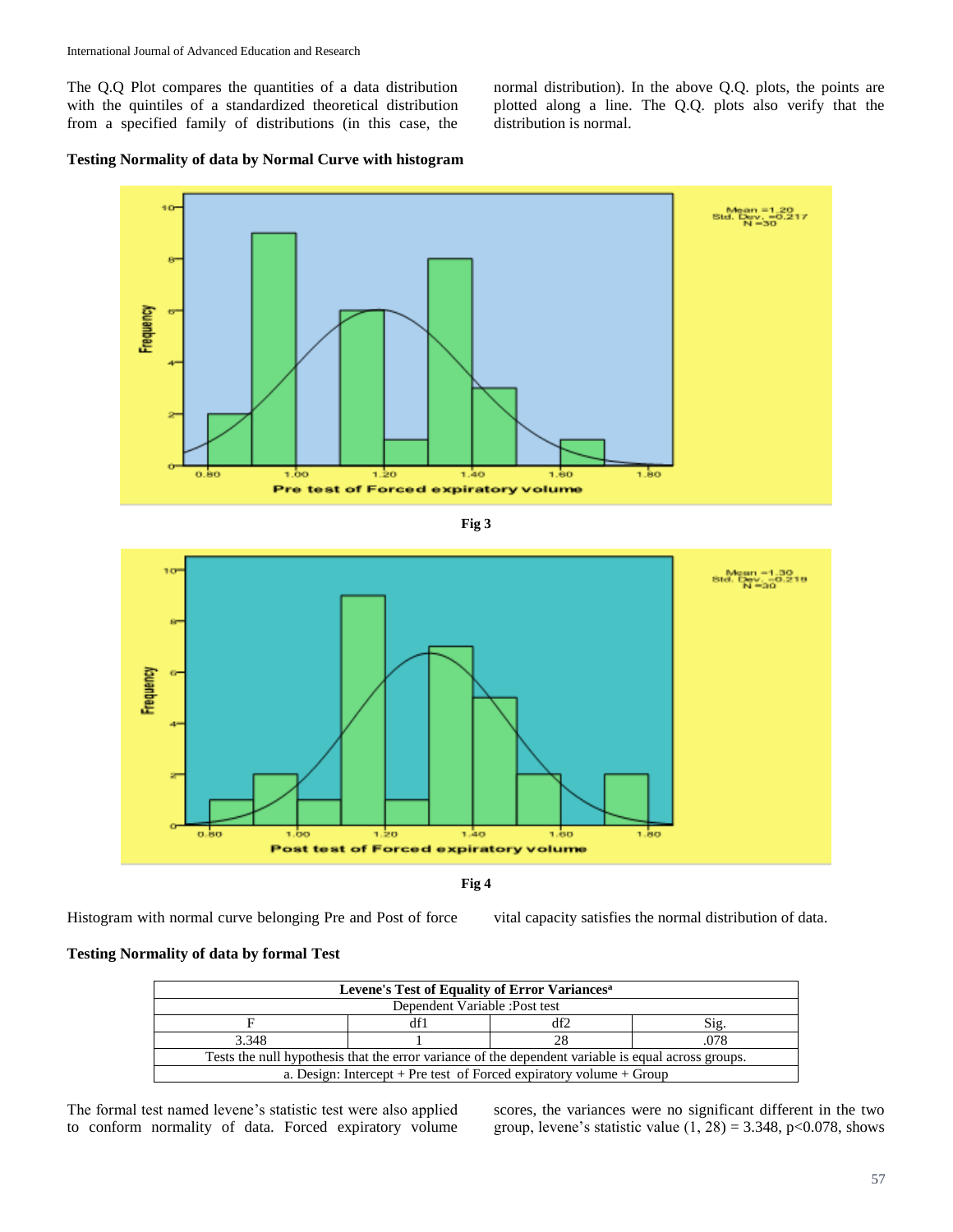that the distribution is normal. It can be confident that population variances for each group are approximately equal and distribution is normal.

Since data fulfils basic assumptions to apply analysis of

covariance was applied to find out effect of 6 weeks of Pranayama on Forced expiratory volume of person with COPD.

|           |              | N  | Mean  | <b>Std. Dev</b> | <b>Std. Error</b> | <b>Minimum</b> | <b>Maximum</b> |
|-----------|--------------|----|-------|-----------------|-------------------|----------------|----------------|
|           | Control      |    | 1987  | .21517          | .05556            | .80            | 1.50           |
| Pre test  | Experimental | 15 | 1960  | .22718          | .05866            | .80            | 1.60           |
|           | Total        | 30 | 1973  | .21741          | .03969            | .80            | 1.60           |
|           | Control      |    | .2160 | .20750          | .05358            | .80            | 1.50           |
| Post test | Experimental |    | 3900  | .20046          | .05176            | 0.08           | 1.77           |

**Table 1:** Descriptive Statistics of Experimental and Control group in relation to Forced expiratory volume

Table 1 clearly indicates that the mean and standard deviations of Forced expiratory volume at control and Pranayama group. The observed mean and standard deviation of pre test, Forced expiratory volume of control group  $1.19+0.21$  & Pranayama group 1.19+0.22; and Post test, Forced expiratory volume of control group  $1.21 \pm 0.20$  & Pranayama group  $1.39 \pm 0.20$  are respectively.

Total 30 1.3030 .21912 .04001 .80 1.77

The data are further analyzed with the help of analysis of variance to find out the significance difference between means of pre-test and post test of Pranayamaa and control group in relation to Forced expiratory volume. The results are presented in the table no 2.

**Table 2:** Analysis of Variance of Comparison of Means of Pranayama and Control Group in relation to Forced expiratory volume

|           |                       | <b>Sum of Squares</b> | df | <b>Mean Square</b> | F     | Sig. |
|-----------|-----------------------|-----------------------|----|--------------------|-------|------|
|           | <b>Between Groups</b> | .000                  |    | .000               |       |      |
| Pre test  | Within Groups         | 1.371                 | 28 | .049               | .001  | .974 |
|           | Total                 | 1.371                 | 29 |                    |       |      |
|           | <b>Between Groups</b> | .227                  |    | .227               |       |      |
| Post test | Within Groups         | 1.165                 | 28 | .042               | 5.456 | .027 |
|           | Total                 | 1.392                 | 29 |                    |       |      |

Table 2 revealed that, the pre test obtained 'F' value of .001 is found to be no significant at .05 level, which is clearly indicated that there are no significant difference and explains the random assignment of subjects to Pranayama and control

group is quite successful. In relation to post test, significant difference is found among Pranayama group and control group pertaining to Forced expiratory volume, since obtained 'F' value of 5.456 is found significant at .05 level.

**Table 3:** Adjusted post test means of Pranayama group and control group in relation to Forced expiratory volume

| Mean<br>Group                                                                                     |                    |                   | 95% Confidence Interval |                    |  |
|---------------------------------------------------------------------------------------------------|--------------------|-------------------|-------------------------|--------------------|--|
|                                                                                                   |                    | <b>Std. Error</b> | <b>Lower Bound</b>      | <b>Upper Bound</b> |  |
| Control                                                                                           | $1.215^{\rm a}$    | .014              | .187                    | 1.243              |  |
| Experimental                                                                                      | 1.391 <sup>a</sup> | .014              | 1.363                   | 1.419              |  |
| a. Covariates appearing in the model are evaluated at the following values: Pre test $= 1.1973$ . |                    |                   |                         |                    |  |

From the table 3, it is revealed that mean of control group is 1.215 with the standard error of 0.014 and mean of Pranayama group is 1.391 with the standard error of 0.014. The data are analyzed and the results pertaining to analysis of co-variance of Pranayama group and control group of COPD person in relation to Forced expiratory volume for pre-test post-test respectively and the results are presented in table 4.

**Table 4:** Analysis of Covariance of Comparison of Adjusted post test means of Pranayama group and Control Group in relation to Forced expiratory volume

|          | <b>Sum of Squares</b> | df | <b>Mean Square</b> |     | Sig. |
|----------|-----------------------|----|--------------------|-----|------|
| `ontrast | າາາ<br>ر ر∠.          |    | າາາ<br>دد∠.        | 170 | 000  |
| Error    | 74                    | ∸  | 003                |     |      |

Table 4 revealed that, the obtained 'F' value of 85.178 is found significant at .05 levels. This result indicates that the treatment (Pranayama) is given to subjects has increase Forced expiratory volume of subjects.

The Graphical representation of mean plot of Pranayama group and control group in relation to Forced expiratory volume is presented with the help of figure 5.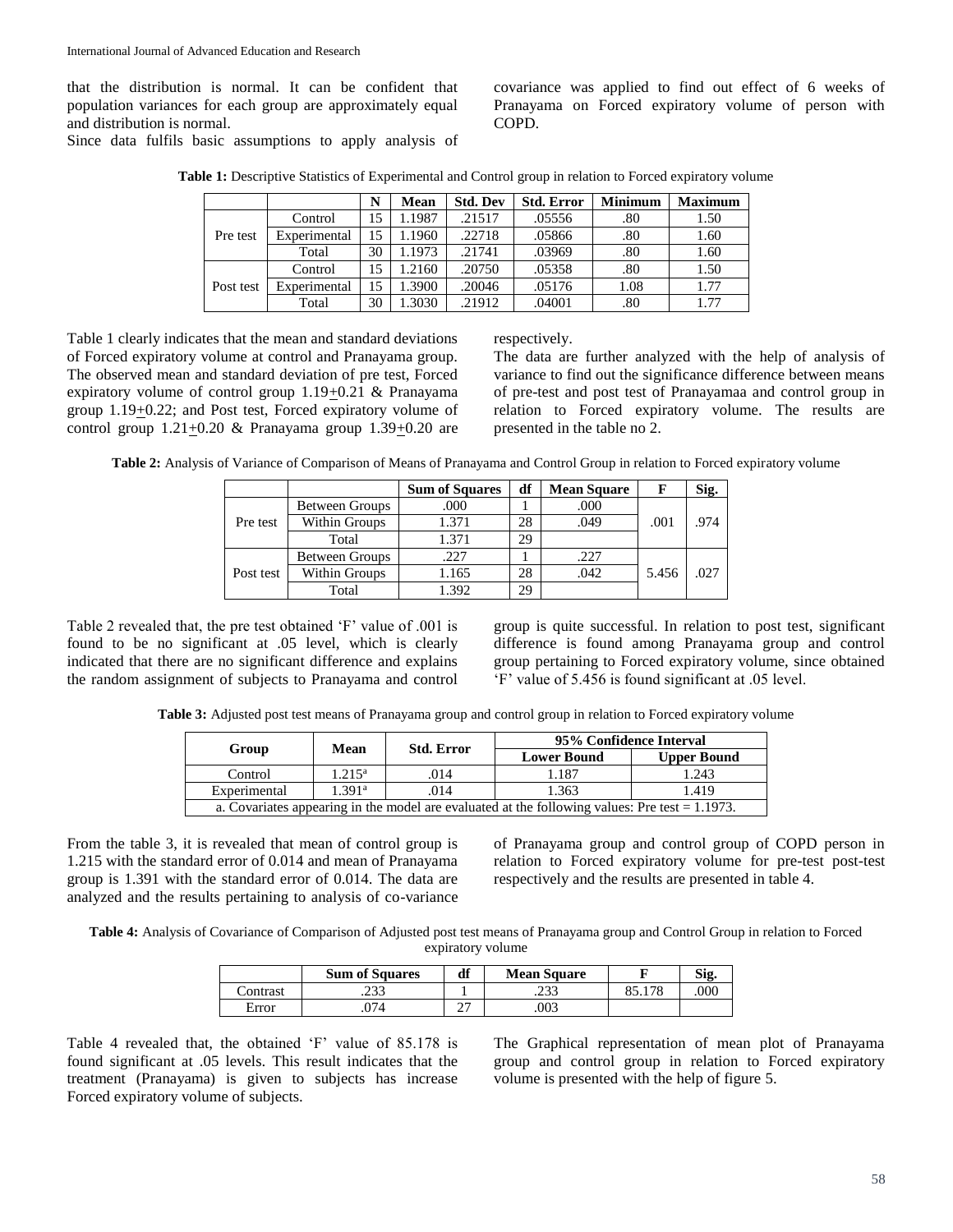

**Fig 5:** The Graphical representation of mean plot of Pranayama group and control group in relation to Forced expiratory volume

#### **Discussion of Findings**

In the beginning stages of Pranayama, there should be no retention of the breath, but only deep inhalation and exhalation. The Prana has first to be brought to accept the conditions that are going to be imposed on it, and hence any attempt to practice retention should be avoided. In place of the quick breathing that we do daily, a slow breathing should be substituted, and instead of the usually shallow breathing, deep breathing should be practiced, gradually. Vexed minds breathe with an unsymmetrical flow. Submerged worries are likely to disturb Pranayama. One may be doing one's functions like office-going, daily, and yet be calm in mind. But another may do nothing and be highly nervous, worried and sunk in sorrow.

In this present study, there is significant effect of Pranayama

on forced expiratory volume. The pulmonary function tests before and after 6 weeks of Pranayama was assessed. Forced expiratory volume (FRV1) is found significantly improved after 6 weeks of Pranayama exercises. This indicates that there is some degree of broncho-dilatation, which is leading to better oxygenation of the alveoli. Endurance power of the lungs also improved as shown by improvement in maximum voluntary ventilation. Improvement in PFTs in the study could be because of reduction of sympathetic reactivity attained with Pranayama training. This may allow bronchio-dilatation by correcting the ab-normal breathing patterns and reducing the muscle tone of inspiratory and expiratory muscles. Due to improved breathing patterns, respiratory bronchioles may be widened and perfusion of a large number of alveoli can be carried out efficiently. In response to variations in breathing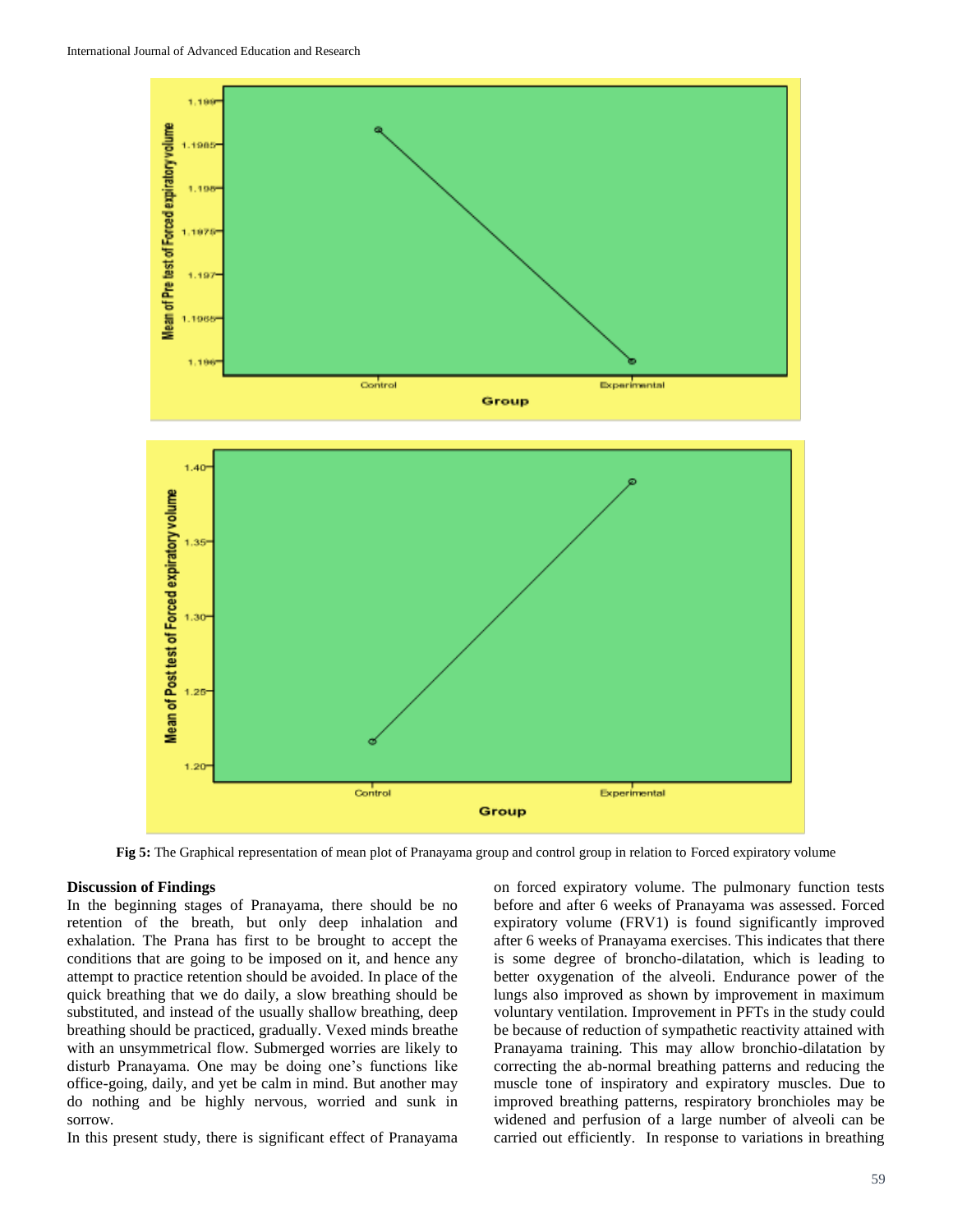patterns a number of central and autonomic nervous system mechanisms as well as mechanical (heart) and hemodynamic adjustments are also triggered, thereby causing both tonic and phasic change in cardiovascular functioning. Hence, it can be said that Pranayama breathing may prevent serious cardiorespiratory complications by emphasizing optimal physical and mental conditioning. The result of the study is in consonance with the findings of Sud Sushant Sud Khyati S (2013), The benefits includes the prolongation of breath holding time, increase in PEFR (Peak Expiratory Flow Rate), FVC (Forced Vital Capacity), FEV1 (Forced Vital capacity in 1 second), MVV (Maximum Voluntary Ventilation) and lowered respiratory rate. Patients of chronic lung diseases like Asthma, Bronchitis, Emphysema, COPD, etc. may derive immense benefits from these changes in pulmonary functions.

# **Conclusions**

It is concluded that there is significant effect of Pranayama on forced expiratory volume of person with chronic obstructive pulmonary disease.

# **Practical Applications**

The results of this study provide insight Pranayama for improvement of forced expiratory volume of COPD patients. However COPD patients are suffering from breathing problem in during period of disease. This research paper provides better knowledge for improvement of COPD patients through Pranayama.

# **References**

- 1. Prentice William E. Therapeutic modalities for Physical Therapists. McGraw Hill medical publication, New York, 2002.
- 2. Prentice William E. Therapeutic Modalities for Sports Medicine and Athletic Training. McGraw-Hill publication, New York, 2009.
- 3. Saraswati Swami Niranjanananda. Prana and Pranayama. Yoga Publications Trust, Munger, Bihar, India, 2009.
- 4. Sivananda Swami. Practical Lessons in Yoga. A Divine Life Society Publication. Tehri-Garhwal, Uttaranchal, 1997.
- 5. Waller Derek G, Sampson Anthony P, Renwick Andrew G, Hillier Keith. Medical Pharmacology & Therapeutics. Elsevier Ltd., China, 2014.
- 6. Wörle Luise, Pfeiff Erik. Yoga as Therapeutic Exercise; A Practical Guide for Manual Therapists. Elsevier Ltd., China, 2010.
- 7. Birdee Gurjeet S, Legedza Anna T, Saper Robert B, Bertisch Suzanne M, Eisenberg David M, Phillips Russell S. Characteristics of Yoga Users: Results of a National Survey. Journal of General Internal Medicine. 2008; 23(10):1653-1658.
- 8. BR Celli. Pulmonary rehabilitation in patients with COPD. American Journal of Respiratory and Critical Care Medicine. 1995; 152(3):861-4.
- 9. CR Borge, KB Hagen, AM Mengshoel E, Omenaas T, Moum, Wahl AK. Effects of controlled breathing exercises and respiratory muscle training in people with chronic obstructive pulmonary disease: results from evaluating the quality of evidence in systematic reviews. BMC

Pulmonary Medicine. 2014; 14(1):184.

- 10. Donesky D, Melendez M, Nguyen HQ, Carrieri-Kohlman V. A responder analysis of the effects of yoga for individuals with COPD: who benefits and how?. International Journal of Yoga Therapy. 2012;(22):23-36.
- 11. Donesky-Cuenco D, Nguyen HQ, Paul S, Carrieri-Kohlman V. Yoga therapy decreases dyspnea-related distress and improves functional performance in people with chronic obstructive pulmonary disease: a pilot study. Journal of Alternative and Complementary Medicine. 2009; 15(3):225-34.
- 12. DV de Godoy, RL Bringhenti, A Severa R, de Gasperi LV Poli. Yoga versus aerobic activity: effects on spirometry results and maximal inspiratory pressure. Journal of Brasileira de Pneumologia. 2006; 32(2):130-5.
- 13.Beekman E, Mesters I, Hendriks EJ, Muris JW, Wesseling G, Evers SM, *ET AL*. Exacerbations in patients with chronic obstructive pulmonary disease receiving physical therapy: a cohort-nested randomised controlled trial. BMC Pulmonary Medicine. 2014; 14:71.
- 14. ÉKh Akhmetzianova VV, Gaĭnitdinova AB, Bakirov OA, Bogoroditskaia Timershina IR. Effect of ivabradine on pulmonary hypertension in chronic obstructive pulmonary disease. Kardiologiia. 2012; 52(2):41-6.
- 15. Dyer F, Callaghan J, Cheema K, Bott J. Ambulatory oxygen improves the effectiveness of pulmonary rehabilitation in selected patients with chronic obstructive pulmonary disease. Chronic Respiratory Disease. 2012; 9(2):83-91.
- 16.Chen G, Zhou X, Hu X, Liu Y, Li Q. Effect of exercise on the quality of life and pulmonary function in patients with chronic obstructive pulmonary disease. Respiration. 2011; 36(7):682-6.
- 17. Hilbert G, Gruson D, Gbikpi-Benissan G, Cardinaud JP. Sequential use of noninvasive pressure support ventilation for acute exacerbations of COPD. Intensive Care Medicine. 1997; 23(9):955-61.
- 18. Demeyer H, Burtin C, Van Remoortel H, Hornikx M, Langer D, Decramer M, et AL. Standardizing the analysis of physical activity in patients with COPD following a pulmonary rehabilitation program. Chest. 2014; 146(2):318-27.
- 19. Harinath K, Malhotra AS, Pal K, Prasad R, Kumar R, Kain TC, Rai L, Sawhney RC. Effects of Hatha yoga and Omkar meditation on cardiorespiratory performance, psychologic profile, and melatonin secretion. Journal of Alternative and Complementary Medicine. 2004; 10(2):261-8.
- 20. Hill K, Holland AE. Strategies to enhance the benefits of exercise training in the respiratory patient. Clinics in Chest Medicine. 2014; 35(2):323-36.
- 21.Cameron-Tucker HL, Wood-Baker R, Owen C, Joseph L, Walters EH. Chronic disease self-management and exercise in COPD as pulmonary rehabilitation: a randomized controlled trial. International Journal of Chronic Obstructive Pulmonary Diseases. 2014; 9:513-23.
- 22. Holland AE, Hill CJ, Jones AY, McDonald CF. Breathing exercises for chronic obstructive pulmonary disease. The Cochrane Database of Systematic Reviews. 2012; 10:CD008250.